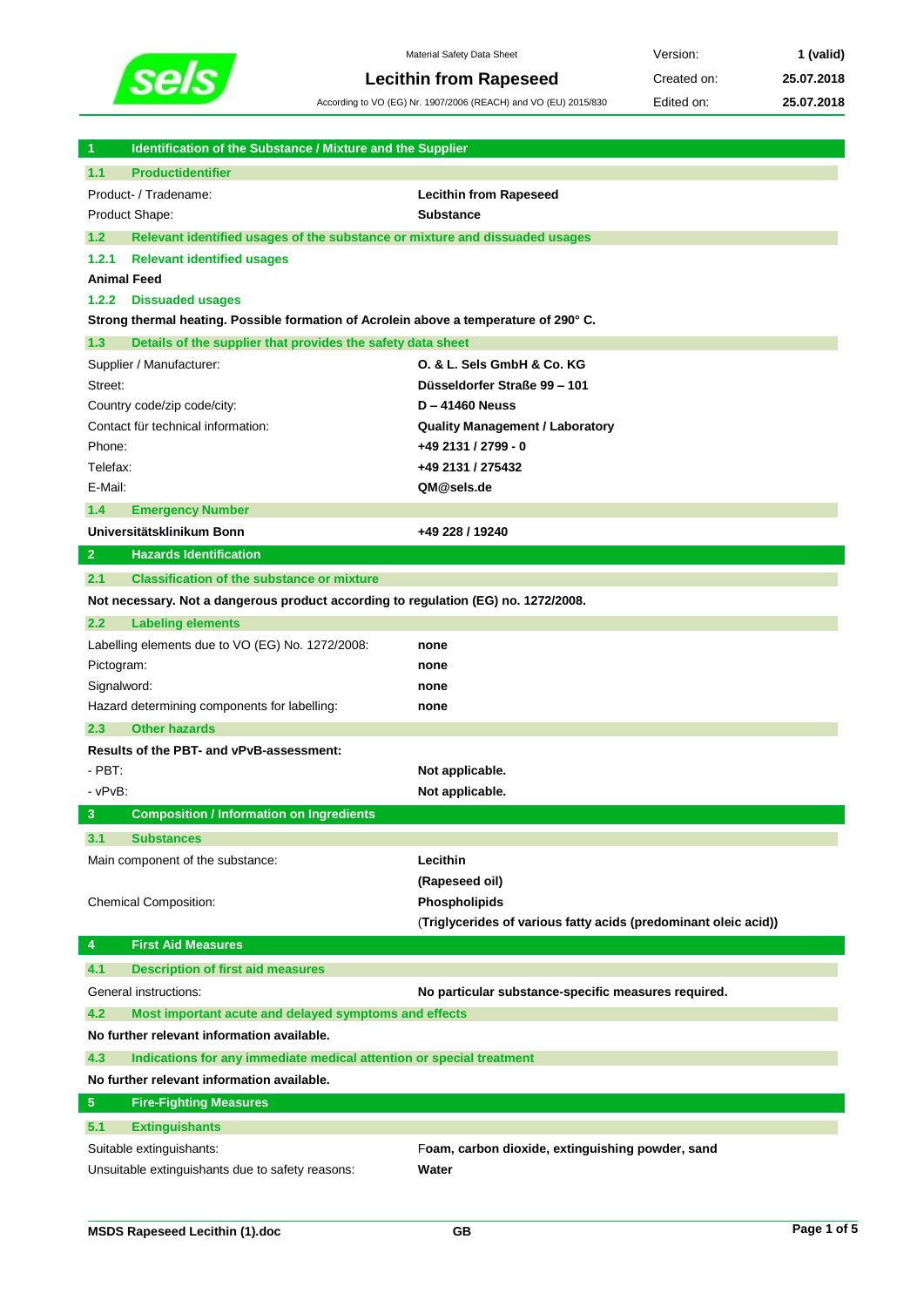

According to VO (EG) Nr. 1907/2006 (REACH) and VO (EU) 2015/830 Edited on: **25.07.2018**

## **5.2 Specific hazards caused by the substance or mixture**

Special hazards caused by the mixture or its products of combustion:

**Thermal decomposition. Danger of formation of acrolein above a temperature of 290° C.**

**Carbon monoxide, carbon dioxide and acrolein are produced in case of fire.**

### **5.3 Information on firefighting**

**For initial fires: Use fire extinguishers of fire class B.**

**Alert the fire brigade immediately in case of fire-spread. Access into the danger zone only with full protective clothing and self-contained breathing apparatus.** 

**Endangered containers in the surrounding should be cooled with spray-water.**

**Defeat escaping vapours with water. Avoid fire-extinguishing water from contaminating surface or ground waters and soil.**

## **6 Accidential Release Measures**

**6.1 Personal precautions, protective equipment and emergency measures**

#### **6.1.1 Information for non-emergency personnel**

**Danger of slipping on moistered surfaces.**

**6.1.2 Information for emergency forces.**

**Avoid contamination of soil, surface and ground waters and sewage system. Absorb the released product with bonding agents.**

**6.2 Environmental measures**

**Avoid contamination of soil, surface and ground waters and sewage system. Absorb the released product with bonding agents.**

**6.3 Methods and material for retention and cleaning up**

For larger quantities:

**Pump out the released product.**

For smaller quantities and remains:

**Absorb the released product with bonding agents. Dispose properly.**

**6.4 Reference to other sections**

**Note information in sections no. 7, 8 and 13.**

# **7 Handling and Storage**

**7.1 Precautions for safe handling**

**Ignition risk when working with fire (welding, grinding etc.) on filled, empty or empty, uncleaned containers.**

**When hot, risk of splashing in combination with water.**

**7.2 Conditions for safe storage under consideration of incompatibilities**

Requirements on storage rooms and containers: **Avoid contamination of soil / water.**

Storage category (according to VCI): **LGK 10 – Combustible liquids**

**Information on storage with other products: High affinity for lipophilic solvents.**

## **7.3 Specific end use**

**Animal Feed**

**8 Exposure Controls / Personal Protection Measures**

**8.1 Monitored parameters**

**Not necessary. No hazardous substance.**

**8.2 Exposure Controls**

**Not necessary. No hazardous substance.**

## **9 Physical and Chemical Characteristics**

| Information on basic physical and chemical characteristics<br>9.1 |                           |             |
|-------------------------------------------------------------------|---------------------------|-------------|
| State of aggregation:                                             | semi-fluid to paste-like  |             |
| Colour:                                                           | dark brown                |             |
| Odour:                                                            | neutral to characteristic |             |
| Odour treshold:                                                   | not specified             |             |
| pH-value:                                                         | not applicable            |             |
| Melting point/freezing point:                                     | not specified             | DGF C-IV 3a |
| Boiling point and boiling range:                                  | not specified             |             |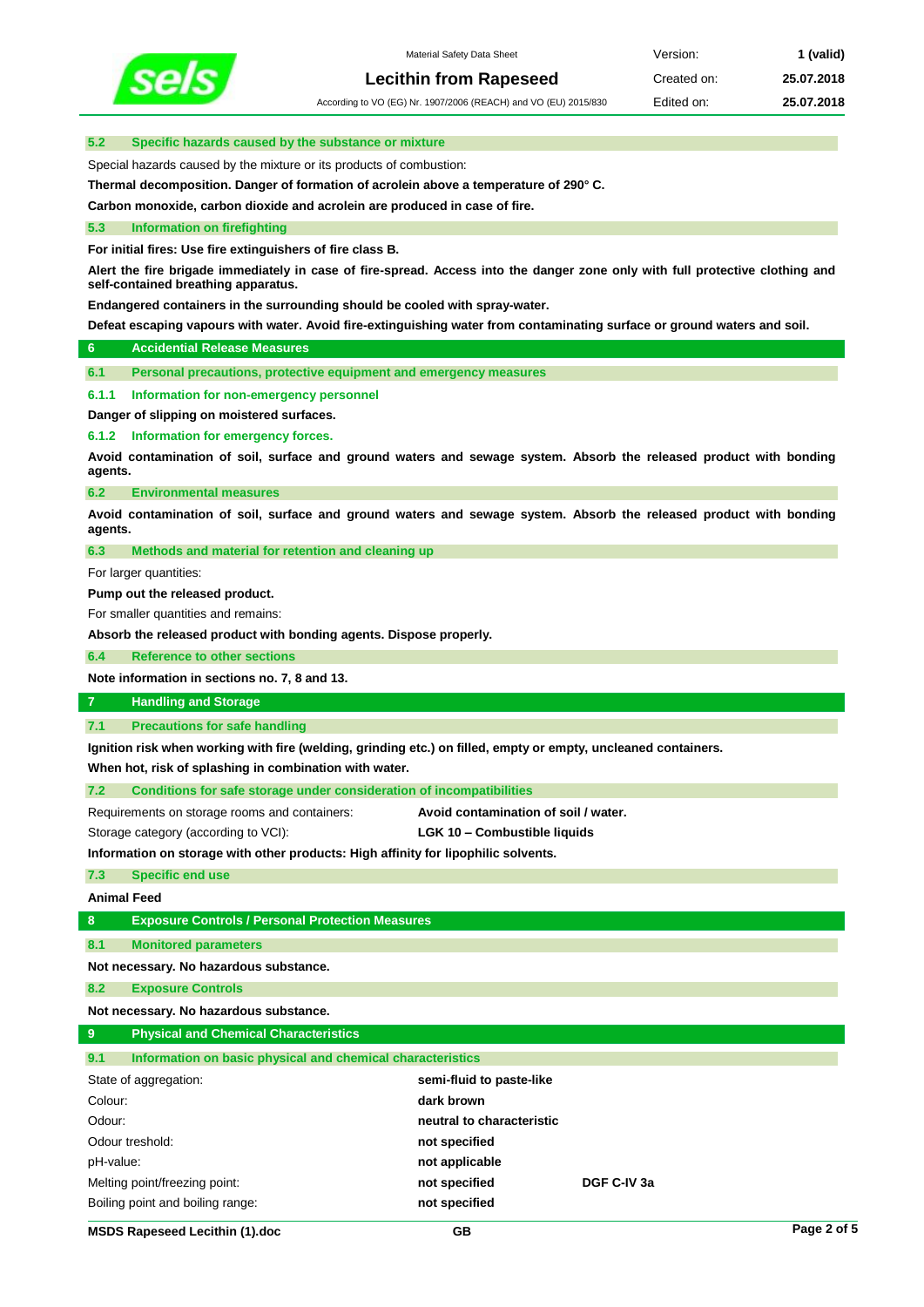

Material Safety Data Sheet **Version: 1 (valid) Lecithin from Rapeseed** Created on: **25.07.2018** According to VO (EG) Nr. 1907/2006 (REACH) and VO (EU) 2015/830 Edited on: **25.07.2018**

| Flashpoint:                                                                    | not specified                              | DGF C-IV 8                                                          |
|--------------------------------------------------------------------------------|--------------------------------------------|---------------------------------------------------------------------|
| Evaporation rate:                                                              | not specified                              |                                                                     |
| Inflammability:                                                                | not specified                              |                                                                     |
| Upper/lower inflammability-                                                    |                                            |                                                                     |
| or explosion limits:                                                           |                                            | explosion limits not definable bcs. decomposition starts before     |
| Vapour pressure (20 °C):                                                       | $<$ 1 mbar                                 |                                                                     |
| Vapour density:                                                                | not specified                              |                                                                     |
| Relative density:                                                              | not specified                              |                                                                     |
| Solubility in                                                                  |                                            |                                                                     |
| lipophilic solvents:                                                           | unlimited                                  |                                                                     |
| In water:                                                                      | not specified                              |                                                                     |
| Partition coefficient: n-Octanol/Water:                                        | not specified                              |                                                                     |
| Auto-ignition temperature:                                                     | insulating or likewise material            | auto-ignition possible, when finely distributed in bleaching earth, |
| Decomposition temperature:                                                     | approx. 350° C                             |                                                                     |
| Viscosity (20 °C):                                                             | not specified                              | DGF C-IV 7b                                                         |
| Explosive characteristics:                                                     | not specified                              |                                                                     |
| Oxidizing characteristics:                                                     | not specified                              |                                                                     |
|                                                                                |                                            |                                                                     |
| <b>Definitions:</b>                                                            |                                            |                                                                     |
| DGF C-IV Nr. stays for:                                                        |                                            |                                                                     |
| DGF:                                                                           | Deutsche Gesellschaft für Fettwissenschaft |                                                                     |
|                                                                                | (German Society for Fat Science)           |                                                                     |
| C:                                                                             | Fats                                       |                                                                     |
| IV:                                                                            | <b>Physical testing</b>                    |                                                                     |
| 2:                                                                             | <b>Density</b>                             |                                                                     |
| 3а:                                                                            | <b>Melting point / Freezing point</b>      |                                                                     |
| 7:                                                                             | <b>Viscosity</b>                           |                                                                     |
| 8.                                                                             | Flashpoint                                 |                                                                     |
| <b>Other information</b><br>9.2                                                |                                            |                                                                     |
| Ignition point:                                                                | not specified                              |                                                                     |
| Temperature classification:                                                    | not specified                              |                                                                     |
| Density (20 °C):                                                               | not specified                              | DGF C-IV 2d                                                         |
| Soldification point:                                                           | not specified                              |                                                                     |
| <b>Stability and Reactivity</b><br>10 <sub>1</sub>                             |                                            |                                                                     |
| 10.1<br><b>Reaktivity</b>                                                      |                                            |                                                                     |
| When properly used for the purpose intended, no hazardous reactivity is known. |                                            |                                                                     |
| 10.2<br><b>Chemical stability</b>                                              |                                            |                                                                     |
| Under normal environmental conditions the product is chemically stable.        |                                            |                                                                     |
| <b>Possible hazardous reactions</b><br>10.3                                    |                                            |                                                                     |
| Thermal decomposition when heating is above the decomposition temperature.     |                                            |                                                                     |
|                                                                                |                                            |                                                                     |
| <b>Conditions to avoid</b><br>10.4                                             |                                            |                                                                     |
| Strong heating.                                                                |                                            |                                                                     |
| 10.5<br><b>Incompatible materials</b>                                          |                                            |                                                                     |
| No relevant information available.                                             |                                            |                                                                     |
| 10.6<br><b>Hazardous decomposition products</b>                                |                                            |                                                                     |
| <b>Acrolein</b>                                                                |                                            |                                                                     |
| 11<br><b>Toxicological Information</b>                                         |                                            |                                                                     |
| 11.1<br>Information on toxicological effects                                   |                                            |                                                                     |
| Acute toxicity:                                                                | not specified                              |                                                                     |
| Skin irritation/corrosivity:                                                   | not specified                              |                                                                     |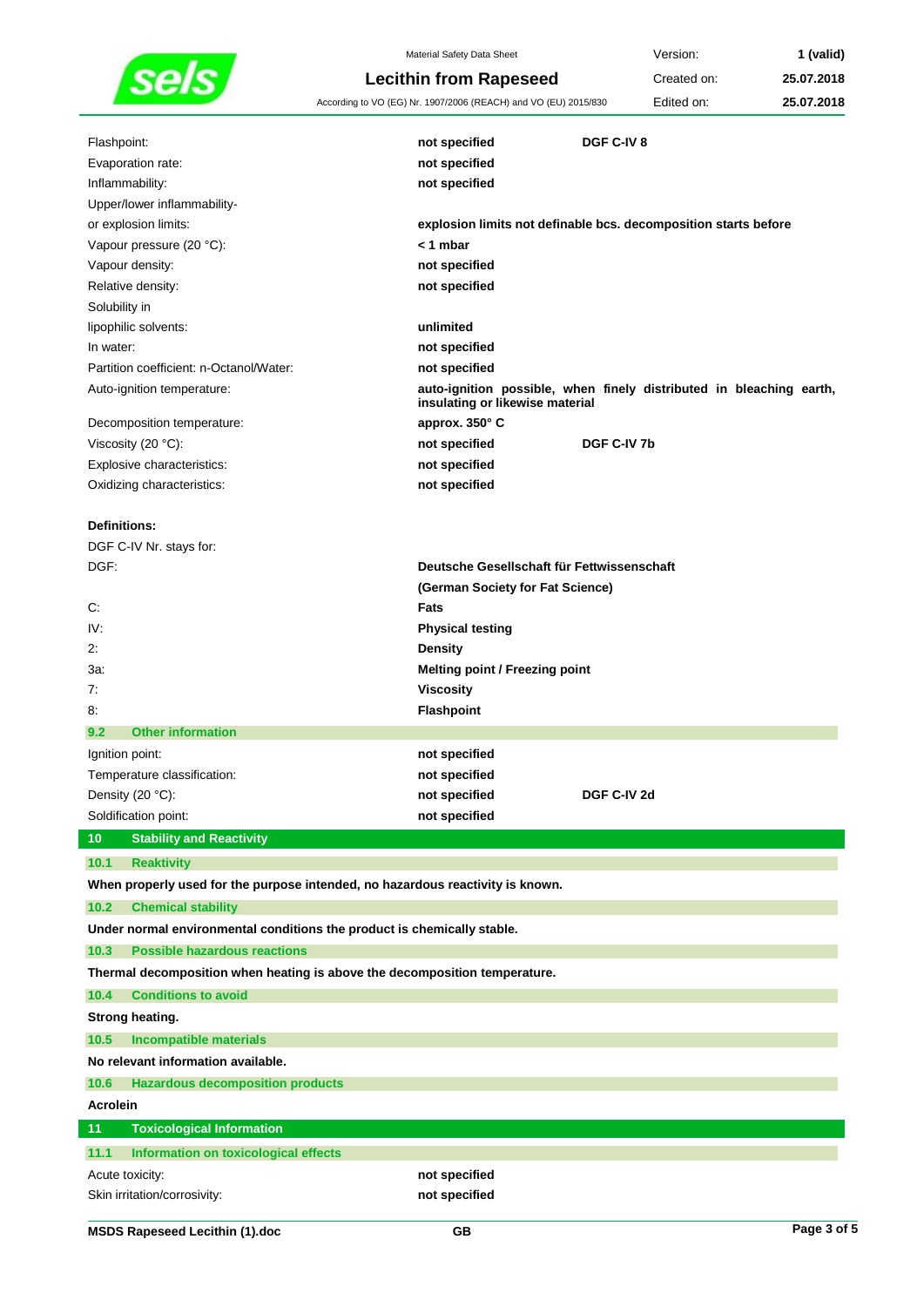|                                                                            | Material Safety Data Sheet                                                                                                  | Version:    | 1 (valid)  |
|----------------------------------------------------------------------------|-----------------------------------------------------------------------------------------------------------------------------|-------------|------------|
|                                                                            | <b>Lecithin from Rapeseed</b>                                                                                               | Created on: | 25.07.2018 |
|                                                                            | According to VO (EG) Nr. 1907/2006 (REACH) and VO (EU) 2015/830                                                             | Edited on:  | 25.07.2018 |
|                                                                            |                                                                                                                             |             |            |
| Severe eye irritation/damage:                                              | not specified                                                                                                               |             |            |
| Respiratory/skin sensitisation:                                            | not specified                                                                                                               |             |            |
| Germ-cell mutagenicity:                                                    | not specified                                                                                                               |             |            |
| Carcinogenicity:                                                           | not specified                                                                                                               |             |            |
| Reproductive toxicity:                                                     | not specified                                                                                                               |             |            |
| Specific target organ systemic toxicity (single exposure):                 | not specified                                                                                                               |             |            |
| Specific target organ systemic toxicity (repeated exposure): not specified |                                                                                                                             |             |            |
| Aspiration hazard:                                                         | not specified                                                                                                               |             |            |
| 12<br><b>Ecological Information</b>                                        |                                                                                                                             |             |            |
| 12.1<br><b>Toxicity</b>                                                    |                                                                                                                             |             |            |
| Aquatic toxicity:                                                          | not specified                                                                                                               |             |            |
| <b>Persistance and degradability</b><br>12.2                               |                                                                                                                             |             |            |
| Product is completely bio-degradable.                                      |                                                                                                                             |             |            |
| 12.3<br><b>Bioaccumulation potential</b>                                   |                                                                                                                             |             |            |
| No relevant information available.                                         |                                                                                                                             |             |            |
| 12.4<br><b>Mobility in soil</b>                                            |                                                                                                                             |             |            |
| Note the waste water limit values.                                         |                                                                                                                             |             |            |
| 12.5<br><b>Results of the PBT- and vPvB assessment</b>                     |                                                                                                                             |             |            |
| Results of the PBT- and vPvB assessment:                                   |                                                                                                                             |             |            |
| PBT:                                                                       | not specified                                                                                                               |             |            |
| vPvB:                                                                      | not specified                                                                                                               |             |            |
| 12.6<br><b>Other hazardous effects</b>                                     |                                                                                                                             |             |            |
| No relevant information available.                                         |                                                                                                                             |             |            |
| 13<br><b>Disposal Considerations</b>                                       |                                                                                                                             |             |            |
| 13.1<br><b>Waste treatment processes</b>                                   |                                                                                                                             |             |            |
| the domestic waste in accordance with the local regulations.               | The waste can be recycled and thermally recovered. Waste requires no particularly monitoring. Can be disposed of along with |             |            |
| Waste entry according to list of waste (AVV):                              | 20 01 25                                                                                                                    |             |            |
|                                                                            | disposal according to AVV 15 01                                                                                             |             |            |
|                                                                            |                                                                                                                             |             |            |
| Uncleaned packaging:                                                       |                                                                                                                             |             |            |
| 14<br><b>Transport Information</b>                                         | ADR, ADN, IATA; ICAO; IMO; IMDG, RID: Not necessary. The product is not a hazardous material according to transport regu-   |             |            |
| lations.                                                                   |                                                                                                                             |             |            |
| 14.1<br><b>UN-number</b>                                                   |                                                                                                                             |             |            |
| Not applicable.                                                            |                                                                                                                             |             |            |
| 14.2<br><b>Proper UN-shipping name</b>                                     |                                                                                                                             |             |            |
| Not applicable.                                                            |                                                                                                                             |             |            |
| 14.3<br><b>Transport hazard class</b>                                      |                                                                                                                             |             |            |
| Not applicable.                                                            |                                                                                                                             |             |            |
| <b>Packing group</b><br>14.4                                               |                                                                                                                             |             |            |
| Not applicable.                                                            |                                                                                                                             |             |            |
| 14.5<br><b>Environmental Hazards</b>                                       |                                                                                                                             |             |            |
| Not applicable.                                                            |                                                                                                                             |             |            |
| Precautionary measures for the user<br>14.6                                |                                                                                                                             |             |            |
| Not applicable.                                                            |                                                                                                                             |             |            |
| 14.7                                                                       | Bulk transport according to appendix II of the MARPOL-Agreement and to the IBC-Code                                         |             |            |
| Not applicable.                                                            |                                                                                                                             |             |            |
| 15<br><b>Regulatory Information</b>                                        |                                                                                                                             |             |            |
| 15.1<br>15.1.1 EU-Regulations                                              | Regulations for safety, health and environment / specific legislation for the substance / mixture                           |             |            |